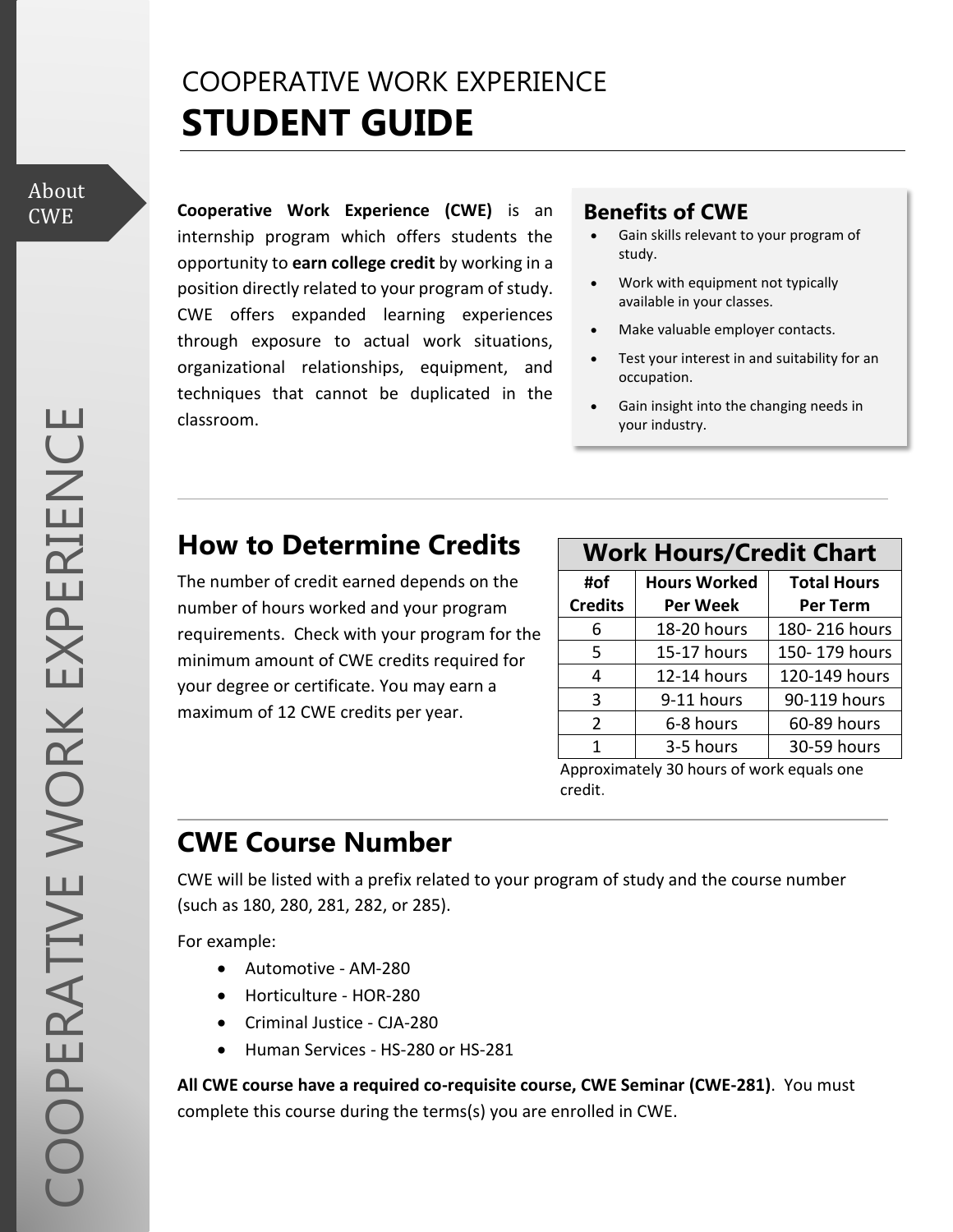## COOPERATIVE WORK EXPERIENCE **STUDENT GUIDE**

Getting Started

## **How to Prepare for CWE**

#### 1 – **Meet with Your CWE Instructor**

Meet with the CWE Instructor from your department at least 1-2 terms before you plan to take your CWE class and learn about CWE requirements for your program.

#### 2 – **Prepare your Application Materials**

Update your resume & cover letter. Visit the Career Center for help creating or updating your resume/cover letter. Contact us at: 503-594-6001 or [careercenter@clackamas.edu.](mailto:careercenter@clackamas.edu)

#### 3 – **Find a CWE Site**

Search for a site with assistance from your CWE Instructor. If you have a job related to your program of study, you might be able to use this as your CWE site with approval from your CWE instructor. **You must have a site approved by your CWE Instructor before step 4**.

#### 4 – **Complete CWE Application Online**

Once you have a CWE site, complete the CWE Application online. Go to [www.clackamas.edu/cwe,](http://www.clackamas.edu/cwe) click on CWE Students, then click on CWE Application (listed under Required Forms for Students section).

#### 5 – **Get Instructor Consent to Register**

Contact your CWE Instructor for consent to register. Follow their instructions to get registered. Note: *All CWE courses have a required co-requisite course, CWE Seminar (CWE-281). You must complete this course during the term(s) you are enrolled in CWE.*

#### 6 – **Complete Paperwork & Begin Work**

Before you begin working, get signatures on required forms and submit to your CWE Instructor. Go to [www.clackamas.edu/cwe,](http://www.clackamas.edu/cwe) click on CWE Students, then download the two forms, "**Agreement**" and "**Learning Outcomes**" (listed under Required Forms for Students section).